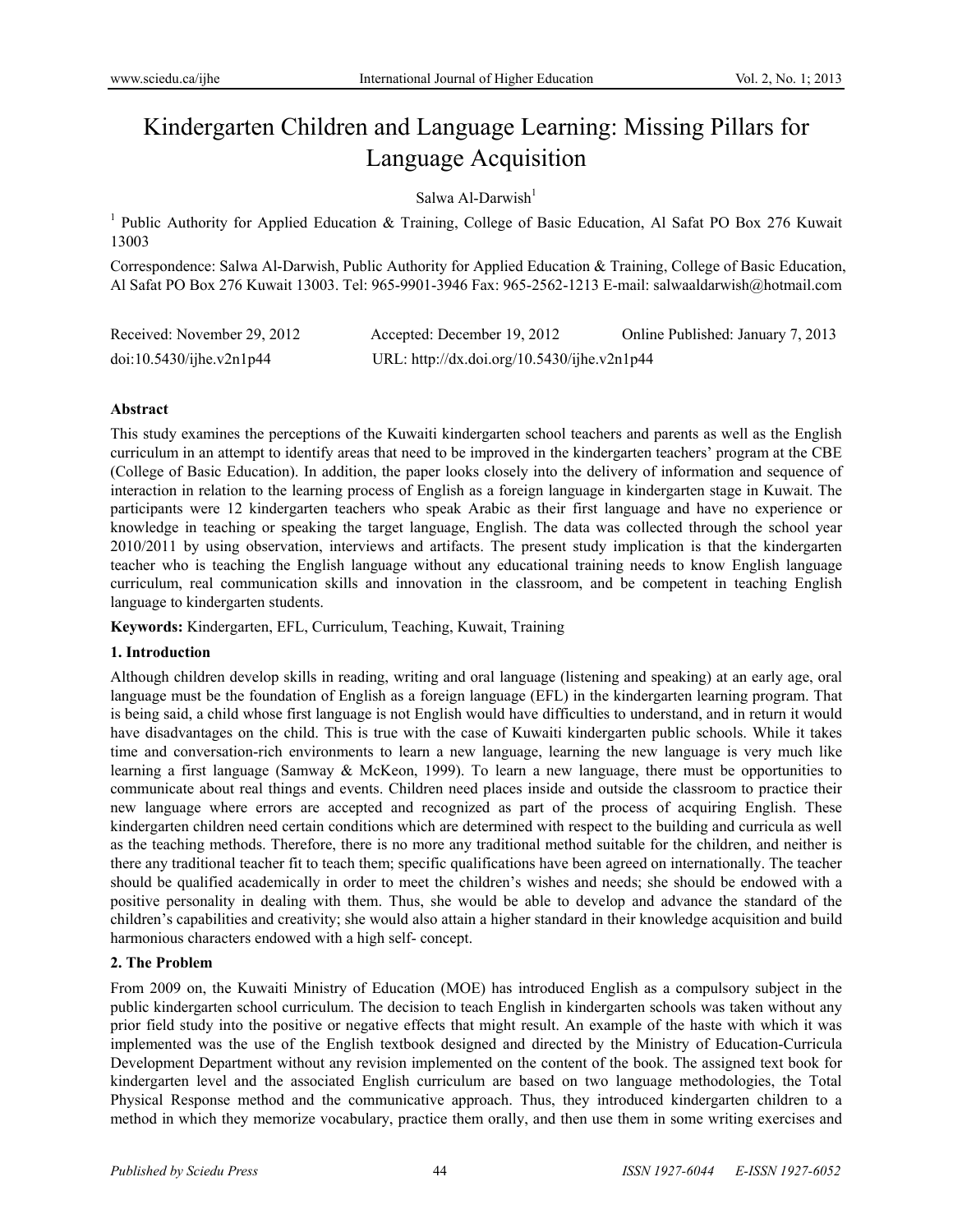activities. This was at a time when teacher preparation for teaching English at higher levels emphasized natural communication.

With this hasty decision to teach English at the kindergarten stage came the decision of allowing the same kindergarten teachers to teach English language to these children even though they have no knowledge and experience in the language itself. Furthermore, these Kuwaiti kindergarten teachers who taught in this stage were only trained in the kindergarten curriculum and were graduates with bachelors' degrees in kindergarten teaching from the College of Basic Education.

## **3. Significance of the Study**

Teacher training for kindergarten school and the teaching of English as a foreign language in Kuwait are offered by the College of Basic Education (CBE), a college that trains and graduates teachers mainly for kindergarten and primary levels, and which therefore did not prepare them to teach English before 2009 until now. After the English language was implemented at the kindergarten level in 2009, the Ministry of Education (MOE) and the CBE started working closely together to develop a training program for kindergarten teachers with an emphasis on teaching English as a foreign language; however, English language is being taught to kindergarten children by teachers without experience in teaching oral language; they lack the ability to identify and manipulate phonemes, build vocabulary, develop awareness of meaning and develop awareness of the target language structure, and hence they have no ability to develop the foundation for reading and writing.

It is very difficult to explain how the kindergarten teachers holding only a degree in teaching kindergarten children who are trying to carry out these changes view their effects on the students. Therefore, there is a need to investigate how these mixed techniques and changing curricula are in fact being taught, and what changes teachers themselves would like to effect in the curriculum and methodology and in teacher training by the Department of Kindergarten at the CBE. The author is also interested in understanding exactly how these kindergarten teachers carry on the English curriculum without any prior knowledge in the target language.

## **4. Research Questions**

In this study, questions were constructed to reveal not only the teachers instructional practices but also to learn about the principles that guided the teachers' and parents' beliefs and support for implementing the English language curriculum. Therefore, this study is intended to answer the following questions:

- (1) What are the teachers' perceptions of implementing the English language curriculum in kindergarten stage?
- (2) What are the kindergarten parents' perceptions about the English language curriculum?

## **5. Kuwaiti Kindergarten curriculum**

The kindergarten program focuses on the areas in general philosophy; philosophy of the Society of Kuwait; and philosophy of the Kindergarten level. These areas illustrate in details the modern trends in pre-school child education, the philosophy at kindergarten level in Kuwait, the criteria for the effectiveness of the objectives, the classification of the objectives and their different levels, the general objectives for kindergarten children who are between 3 and 6, and the characteristics of the development in early childhood which covers in its turn sensor-motor physical development, the cognitive development, and the socio-emotional development**.** Furthermore, the medium of instruction is Arabic. Some examples of the linguistic concepts for level one are: experience of who I am, experience of my family, relatives and neighbors; experience of my health and safety; experience of water and air; experience of animals and plants; experience of sounds, forms and colors; experience of my homeland, Kuwait; experience of transportation (desert and sea); and finally some applications related to the supermarket (English textbook, 2009).

## **6. Kindergarten program at CBE**

The kindergarten program in the CBE focuses on three areas. The first one consists of oral communication, writing skills in Arabic which is students' first language, and the intellectual skills in understanding and appreciating the Arab and Islamic culture. The second area comprises the knowledge and skills of pedagogy in kindergarten stage. The third area which is the major requirement and covers the conceptual knowledge of different educational curriculum such as sustainable, environmental, educational citizenship, kindergarten school math and science, kinetic and musical, child nutrition, child literature in Arabic, psychology, and kindergarten workshop.

## **7. English language program at CBE**

The English Language Program in the CBE focuses on three areas. The first consists of the knowledge and skills needed to be a competent teacher of English language and culture, including communicative competence in speaking,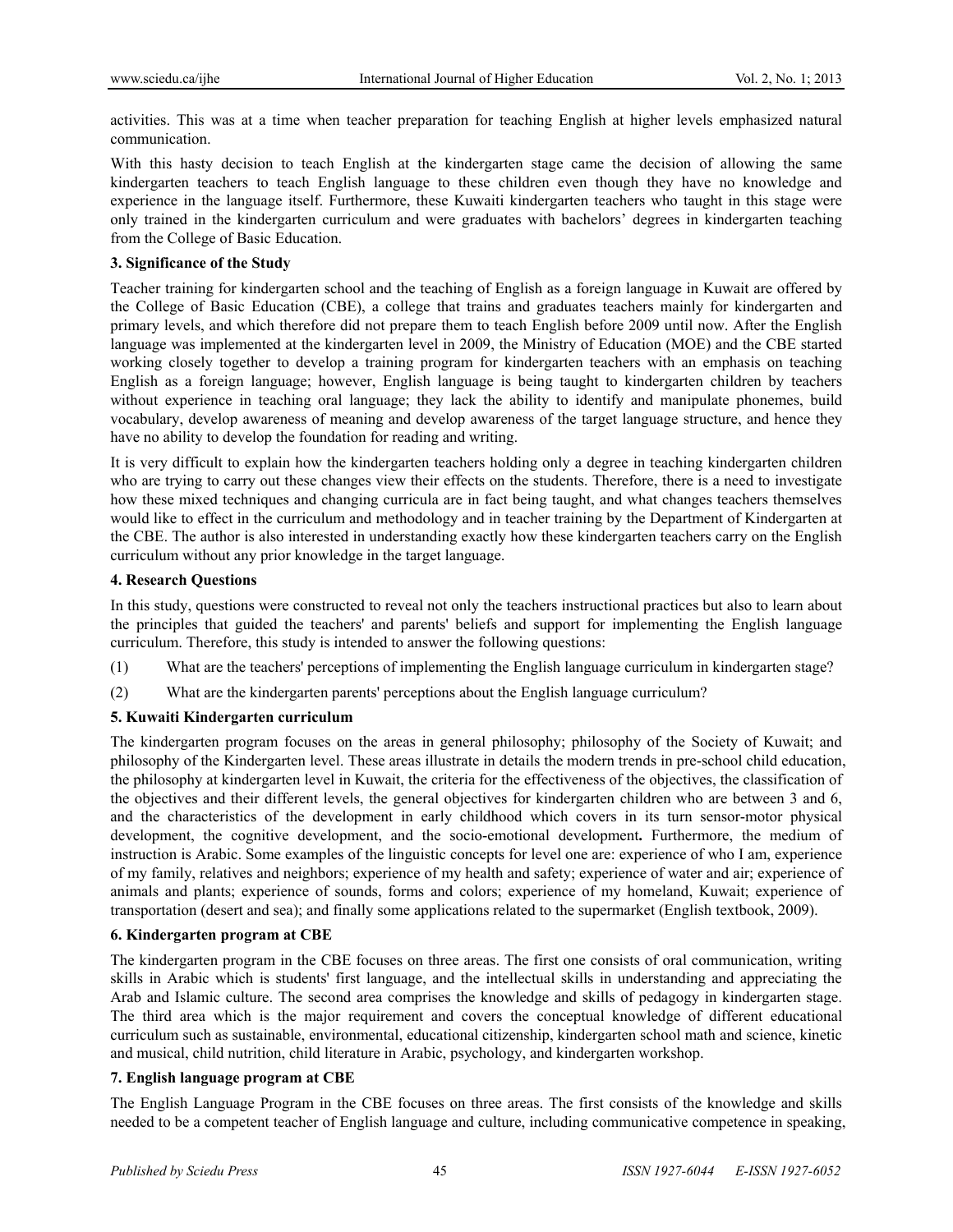listening, reading, and writing. The second area comprises the knowledge and skills of pedagogy. The third area covers conceptual knowledge of English (Course Description Catalogue, 2000).

#### **8. Theoretical Framework**

It has been claimed that foreign language learning should start in the primary years (Cameron, 2008). However, teaching kindergarten children could be considered an extension of mothering rather than as an intellectual enterprise (Cameron, 2008). So, when children first learn their home language, they begin as infants to produce all the phonemes necessary to be a speaker of that language (Adams, et al, 1999). Adams added that between ages 1 and 3 years, children acquire about 1,000 to 3,000 words and start to form simple forms, often one-word, and then sentences. From ages 3 to 5 years, they start to play with language and become aware of rhymes and phonological aspects of language such as words that begin with the same sound. From 5 to about 8 years they learn more sophisticated vocabulary and complex structures of the home language (Geva & Petrulis-Wright, 1999). With this development in mind, now what must a child do to add a new language to this rich language base in his or her home language upon entry to school? Language does have important elements, some more formal than others (Richgels, 2005). Richgels (2005) describes the formal elements of a language as phonology, morphology, semantics, and syntax, whereas the informal elements of the language are paralinguistic which involves learning about signs, gestures, and facial expressions that parallel language production. The functions of language were described by Halliday (1975) and they include: Instrumental—Expression of needs and wants, Regulatory—Regulation of others' behavior, Interactional- interaction with others, Personal—Expression of opinions or feelings, Imaginative—Imagination, Heuristic—Inquiry, and Representational—Information; and finally, conversation or discourse when children need to understand how to engage in conversations with peers and with teachers. In addition, they learn to observe the language of school and to participate in conversations with the language capabilities they have.

For as long as students have shown differences in backgrounds, talents, and interests, effective teachers have instinctively tailored methods and materials to accommodate those differences (Ong and Murugesan, 2007). Creative teachers have purposefully crafted instructional menus that cater to the many learning appetites in any one classroom (Middendorf, 2008). While teachers make a difference in the ease with which students come to learn English, in classrooms where there is space for conversations, both social and academic, students tend to become more adept in English (Bartolome, 1998; Gutiérrez, 1995).

As a compelling body of evidence exists about the knowledge and skills that kindergarten teachers must possess (Kagan, Kauerz & Tarrant, 2008; Shore, 2009b), generally speaking, these teachers are most effective when they are trained to understand—and be prepared to put into practice their knowledge about—child development, diverse learning styles, social and emotional development, cultural diversity, successful teaching strategies, SL/FL language methodologies, and engaging families (Carter & Nunan, 2007). Unfortunately, the formal education and certification required of Kindergarten teachers, as well as the professional development provided to them, especially if we are speaking with regard to the teaching of the English language, rarely reflect the support of the kindergarten children's learning and development in the English language. That is because an important dimension of classroom interaction is the teacher questions and when teachers fail to elicit any response from the learners, then they need to modify their questions (Carter & Nunan, 2007). The teacher's awareness of the target language is vital for improving pedagogical practice, especially if she needs to include the syntactic and semantic modifications.

However, an important distinction should be made between second language learning and foreign language learning. A second language is "one that is learned in a location where that language is typically used as the main vehicle of everyday communication for most people" (Zare, 2012). The second language context provides constant visual and auditory stimulation in the target language. However, if second language learners are surrounded by informal or incorrect models of the language they are learning, emphasis on grammar will be especially important to make them aware of formal, correct speech as well as informal dialects.

By contrast, a foreign language is "one that is learned in a place where that language is not typically used as a medium of ordinary communication" (Zare, 2012). Foreign language learners are at a disadvantage because their own native language surrounds them. The foreign language student typically receives input from the target language only in the classroom setting and lacks the opportunity of a second language learner to practice the target language on a daily basis. Much heavier emphasis on pronunciation, intonation, and informal usages is needed with foreign language learners than with second language learners if they are to learn to speak the language fluently. According to Curtain and Pesola (1994) and Tedick and Walker (1995), one of the factors that make the teaching of foreign languages especially challenging is that teachers must maintain proficiency in the target language and stay up to date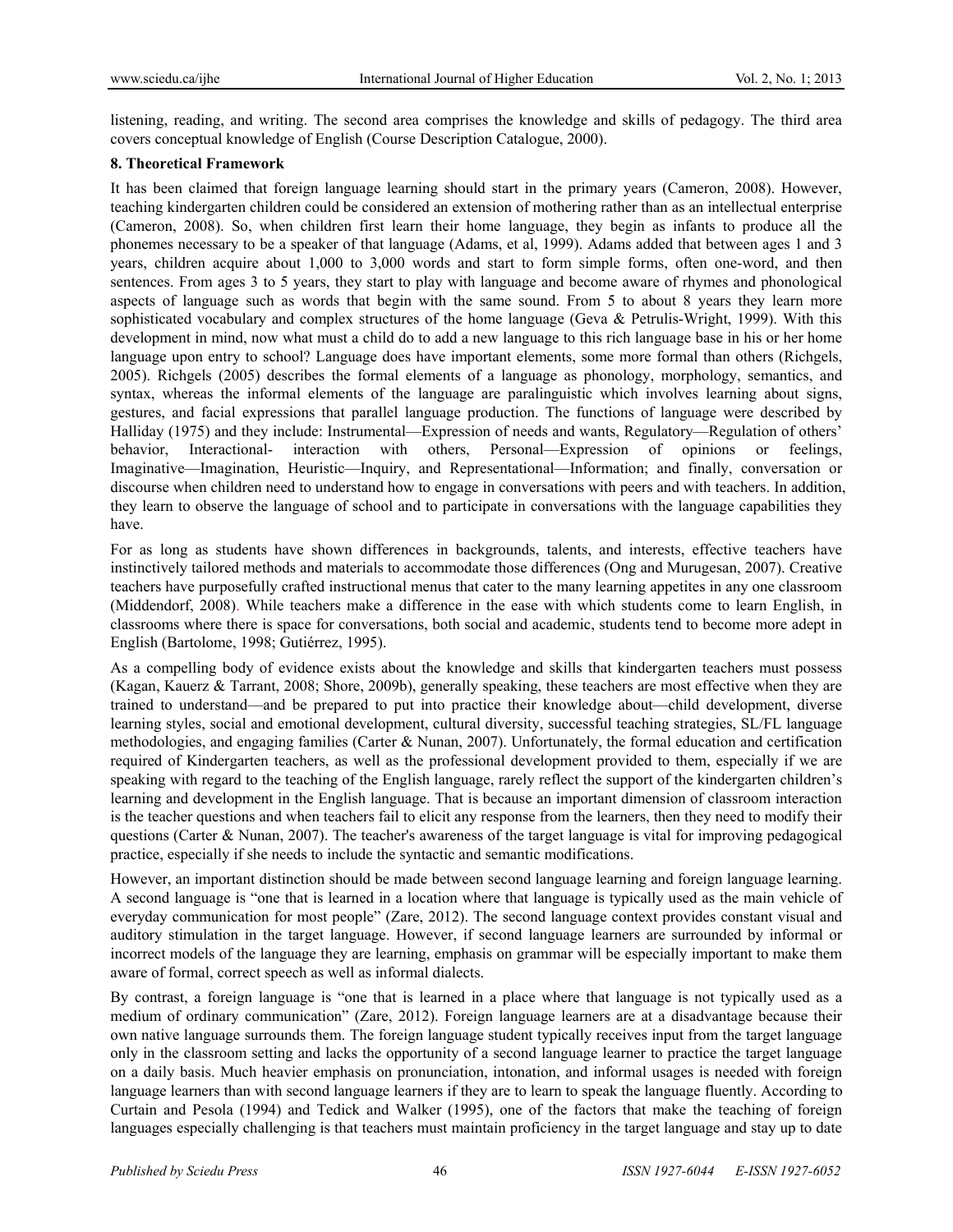on current issues related to the culture of the target language. Regardless of the skills and knowledge that foreign language teachers possess when they commence teaching, maintenance and improvement must be an ongoing process.

Freeman (1998) indicated that in order for learning to be meaningful and have a clear purpose, an assignment or activity should stem from the teacher's understanding of the students' needs and must be understood by the students. Moreover, research shows that teachers who regularly participate in collaborative professional development positively impact child outcomes (Brown & Bogard, 2007).

To achieve the best outcomes, the quality of the teachers who are teaching English language in Kindergarten matters because kindergarten is a world unto itself, where the learning is in the process (Middendorf, 2008). Generally, the factors that have long-term impact on children's achievement include both the social interactions in classrooms and the quantity and quality of literacy and math instruction (Pianta, Belsky, Vandergrift, Houts & Morrison, 2008). These variables relate to how much instruction occurs and in what setting, how teachers interact with children, and overall classroom qualities such as the emotional climate. Unfortunately, there is increasing evidence that the quality of Kindergarten classrooms, specifically (Pianta, LaParo, Payne, Cox & Bradley, 2002), is widely variable at best.

More than any other primary grade, kindergarten teachers must inspire a love of learning, a can-do feelings in each child, and an eagerness to take a risk (Middendorf, 2008). Although time to converse is important, teachers also adapt their own language patterns. They speak slower, use shorter sentences, paraphrase and share a message in several ways, and explain word meanings. They also use gestures, pictures, and objects to make the meaning of their message clear. They avoid idioms as they are difficult for ELLs to understand. Teachers become aware of the language expectations of a lesson as well as its content expectations (Echevarria, Vogt, *&* Short, 2004).

Harold Palmer, the prominent British applied linguist, summarized some general principles of language teaching methodology in the 1920s. These concerns are reflected in most of the specific methods described below, and remain useful as a guide to teachers regardless of the method being used: (1) initial preparation (orienting the students towards language learning); (2) habit forming (establishing correct habits); (3) accuracy (avoiding inaccurate language); (4) gradation (each stage prepares the student for the next); (5) proportion (each aspect of language is given emphasis); (6) concreteness (movement from the concrete to the abstract); (7) interest (arousing the student's interest at all times); (8) order of progression (hearing before speaking, and both before writing); (9) multiple lines of approach (using many different ways to teach the language (Richards, 2001).

Clearly, completing an undergraduate major is not sufficient to teach everything that a teacher of English as a foreign language needs to know. According to Brown (2000), it is not obvious that knowledge taught in academic disciplines at the college level is even necessarily relevant to the content covered in the schools. According to Schrier (1994), the knowledge base in foreign language education is the central issue in teacher training. This covers understanding the content areas students have been prepared in, understanding how that preparation should be reflected in their teaching assignments, and what they need for their own professional growth. Wilson (1987) suggests that teachers should know (1) the facts, how to organize them, and the basic concepts that they are to teach; and (2) how to transform complex academic knowledge into subjects that can be taught easily. As if that isn't enough of a challenge, kindergarten teachers must also teach all the concepts of literacy and math that will be the solid foundation for future success. In addition, they must do it all while respecting individual differences among all the children in the classroom (Middendorf, 2008).

## **9. Methodology**

## *9.1 Approach.*

The study was carried out over the fall semester of 2011. It was designed as a qualitative study with a multi-method focus (Richards, 2003): non-participant observation in the classroom; individual interviews with teachers, individual interviews with parents, and analysis of artifacts such as textbooks, workbooks, teachers' guides, and visual and aural aids.

## *9.2 Setting and participants.*

The research sites for this study were twelve kindergarten classrooms in all six of the school districts in Kuwait. A single kindergarten school within each district was selected for this study by the author. Two kindergarten teachers in each school were chosen by the school authorities. After getting permission from the Ministry of Education, the author got the approval from two teachers in each school to be observed and interviewed. Each teacher was observed for an hour three times a week for three months. A total of thirty six hours of observation for each teacher was carried out.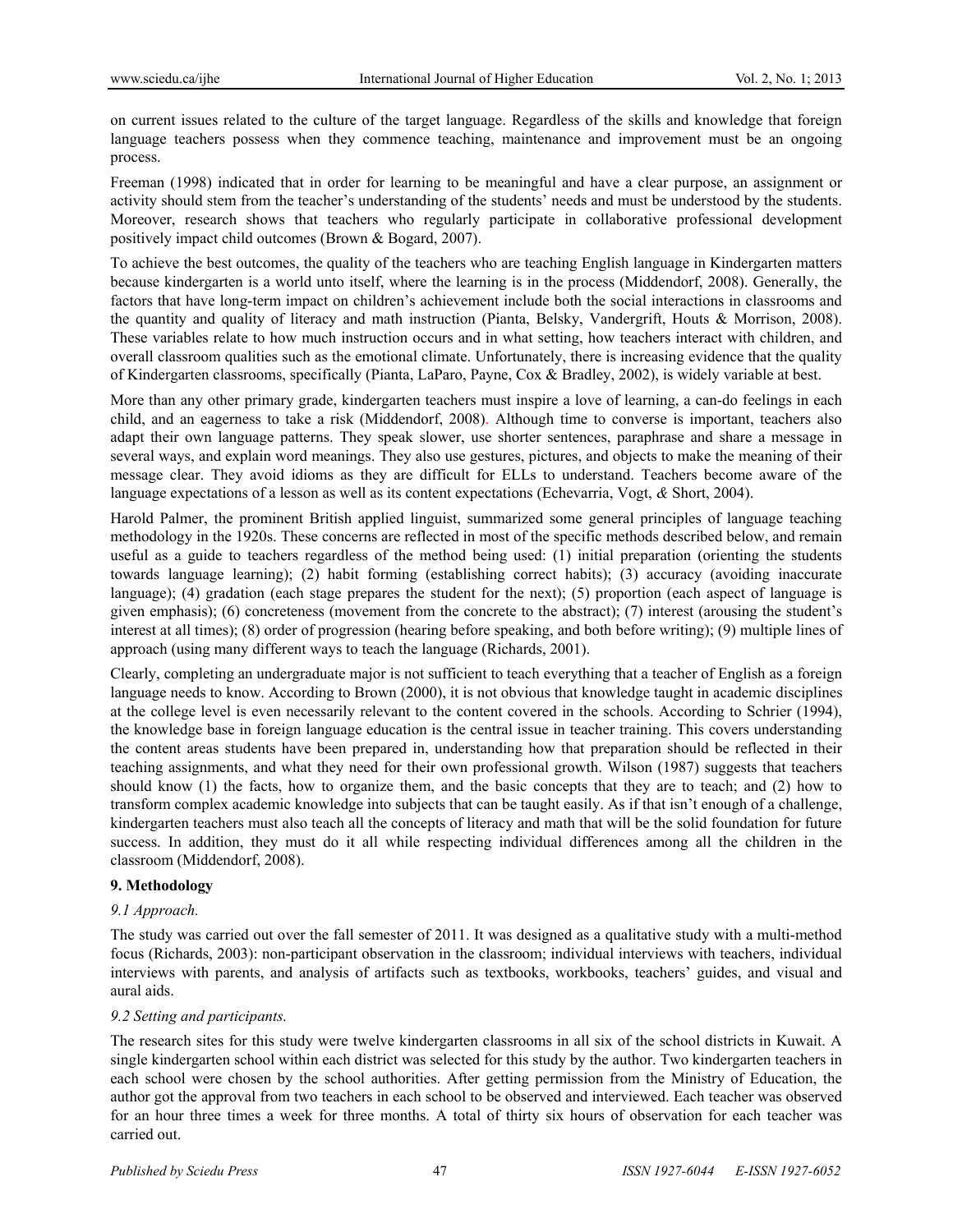It should be explained that in Kuwaiti kindergarten schools, there are level one and level two kindergartens. In each classroom, there are the main classroom teacher and her assistant. Both, their first language is Arabic and the medium of instruction inside the classroom is carried out in Arabic as well, except for the period which is devoted for the English language curriculum. Furthermore, there are no important ethnic divisions in Kuwait, as the students' population is overwhelmingly Arab, and there is a strong sense of national identity. However, two distinct cultural communities, with different dialects, can be distinguished: people who are originally from the capital, Kuwait City, and are called the Hadhar, and people originally from the desert or remote towns and villages, called the Bedouin (Hussein, 1960).

After the observation period, each teacher provided an individual interview with the researcher in the school, lasting for about an hour to an hour and a quarter. The language used in the interviews was mainly Arabic. Participants in the study were reminded that the information they were sharing was confidential. The interviews were all tape-recorded and transcribed by the researcher, and the transcripts were checked for accuracy by the interviewees. The researcher also had brief, informal interviews with some parents. At the end of the research period, the researcher gave each teacher a chance to read a preliminary draft of her case and comment on whether the researcher's description of her views and teaching approach accurately mirrored her understanding of it. The researcher examined artifacts such as teachers' guides and visual aids throughout the research period.

## *9.3 Limitations of the study.*

There were many limitations to the present study. First, the presence of the observer in the classroom may have made teachers nervous and cautious about innovating. Secondly, teachers may have hesitated to give frank answers in the one-on-one interviews for fear they might be reported to the Ministry. Thirdly, the findings of this study cannot even be generalized because it was applied only to public kindergarten school teachers who were Kuwaitis, as private kindergarten and foreign teachers were not studied. However, the striking similarities in practice and attitudes across the six districts that were studied, and that were chosen to represent different social diversity, suggest that the findings can be applied across all six Kuwaiti school districts.

#### **10. Data Analysis**

The analysis of classroom observations, interviews, and artifacts identified four themes. These themes had major effects for the topic of this paper: (1) Teachers' and parents' dissatisfaction with the curriculum; (2) The lack of real communication, spontaneity, and innovation in the classroom; (3) Cultural awareness; and (4) Teachers' dissatisfaction with their educational training.

Validity was checked using triangulation. The same questions were asked of teachers, and parents. Also, the same questions were asked of different types of data, such as observational field notes, audio and video recordings of classes, individual interviews, teachers' lesson plans and supplementary worksheets, the textbook, and the teachers' manual. Thus, the themes that were finally developed represented multiple sources and informants.

## **11. Interpretation of the data**

## *11.1 Teachers and parents' dissatisfaction with the curriculum.*

There was evidence from several sources that teachers were uncomfortable at being observed, and in some cases they may have followed the curriculum more rigidly, taking fewer risks and innovating less, especially when parents and other MOE administrators were observing them. However, the main effect of observation seems to have been that some teachers took care to be better prepared and followed the textbook than others. The kindergarten classes that were observed were based on the lessons laid out in the teachers' guides, which reflected the traditional communicative approach of Kuwaiti English education. For example, the teachers' guide (page 135-138) consists of a table divided into two columns with the entire daily language classroom that should be used by the teachers, such as "Good morning" in one column and opposite to it in Arabic "sabah Al kheer".

Furthermore, the classes consisted of vocabulary drills, exercises, and games. Classes always started with a ritual of greeting: "Good morning, children! Good morning, teacher! How are you? I'm fine, thank you?" Teachers then presented pictures of vocabulary items on flash cards or realia, or more rarely, made gestures, such as waving their hands, and asked, "What is this?" The class would call out the answer, such as "It's a hand." After the children had practiced a new item a few times, the teachers went on repeating more and more without checking whether most children had learned the new material. The same vocabulary would be presented again over several weeks, with variations in the type of drill.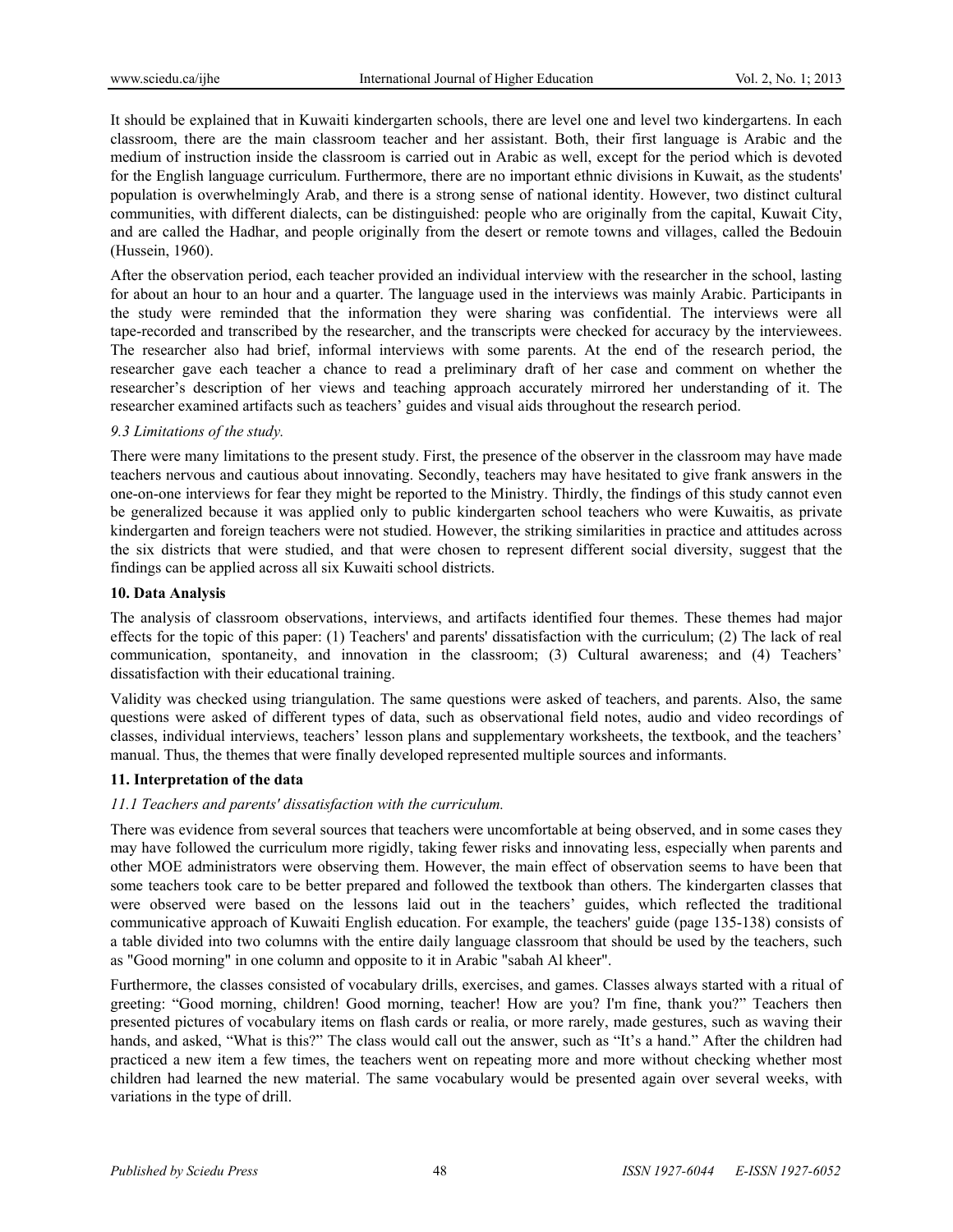Classes typically ended with games (such as playing with the sand to form the vocabulary word they have been drilling on, or listening to recorded English songs and singing along with them, or workbook exercises). A typical exercise might involve making a circle around a picture when the teacher calls out its correct name. For example, the handout distributed among the children with two pictures of a school bus and one picture of a hand and then the teacher calls on the word "hand". The teachers' guide encouraged teachers to have children review vocabulary and play games in small groups or pairs, but this was not observed; mainly all class was doing the activity. The reason behind this procedure was the teachers were concerned about losing control of their classes. The children often clearly enjoyed the songs, which enabled them to have fun and feel more involved with English. However, the teachers did not sing as the manual noted the importance of songs, because they could not model native stress, intonation, and pronunciation. So, unfortunately, the quality of the audio recordings was poor, and teachers sometimes ended up silent.

Children's mistakes were often not corrected, but instead ignored, because not only teachers didn't realize these mistakes, such as pronouncing "rike" for "rice", "lean" for "lion" and "blane" for "plane" but also so as not to discourage or humiliate the children, in accord with instructions in the teachers' guide. Later, the teacher or another child might model the correct answer.

The English alphabet, reading, and writing were not included in the curriculum at this early stage, and English vocabulary was learned entirely by listening and speaking (parroting). By the end of the second semester, in May, first level kindergarten children were supposed to have copied or traced both the English numbers (1-10) and the English upper and lower cases (S, H, M, B, W, L, Y, R, K, P, G and F alphabets), but words were not presented, and thus English writing from left to right was not introduced.

The teachers' manual encourages teachers to innovate beyond the lesson plans that are laid out, and suggests activities that promote student interest and communication, such as pair work and games. The manual says, "With a little imagination, the possibilities are endless." It also says, "In the lesson notes, there are suggestions on how to use the pupil's activity book in particular lessons. These notes may help the teacher who has some command of the target language. However, the illiterate English language teacher should feel apprehensive to exploit them in any way she wishes."

Conversely, the manual also lays out a series of lesson plan for each of the twelve vocabulary words in each unit in the textbook. It is possible to teach for an entire year simply by following these plans. Throughout the period of my observation, illiterate and literate teachers followed these lessons, mostly without any deviation, like actors following a script because it was all in the Arabic language apart from the alphabet and the vocabulary word that represents it. On the contrary, the few cases of innovation that were observed suggested that perhaps this was due to some assurance they had with the experience of traveling abroad to countries where the target language is used. One teacher in particular, Dalal, occasionally departed from the lockstep lesson plans by innovating activities that were adapted to the students' interests. In one class, Dalal showed her kindergarten children a bowl filled with water and let them dip their hands in it, trying to teach "water" and "hand."

In the interviews, the kindergarten teachers reported that the ministry norms and values supported a hidden goal of teaching toward future usage of the language in primary stages. They felt caught in a dilemma between the official requirement to emphasize listening and speaking and the knowledge that these children would be expected to begin taking examinations in reading and writing when they reached third grade. Since the teachers would be held accountable if the children did not do well in primary stages, they had an interest in trying to introduce a little more formal work in the kindergarten level than the official curriculum encouraged. For example, some teachers were taking the initiative of coaching the children with some vocabulary words from the curriculum by giving each child a small board and chalks to write, whereas the official book concentrates only on tracing the dotted lines from left to right for writing in the target language while in the Arabic language students write from right to left.

All teachers regarded student motivation as a critical problem, which they believed often reflected parental attitudes toward the English curriculum. Some parents disapproved of children learning foreign languages at all, and the researcher's interviews with parents in one district confirmed this. However, the parents believed that the decision by the Ministry of Education to carry on with executing the English curriculum in first year kindergarten has caused seriously a large problem for children not to desire to attend school. One parent's remark was as follows:" At this stage when we are talking about kindergarten, children are still young and learning should be fun, fun, fun." Another comment was:" These are children and it is better for them to work at their own pace so that they don't grow to hate going to school." It was also suggested that some parents especially the high class ones did not see the value of learning to speak and listen without learning to read and write.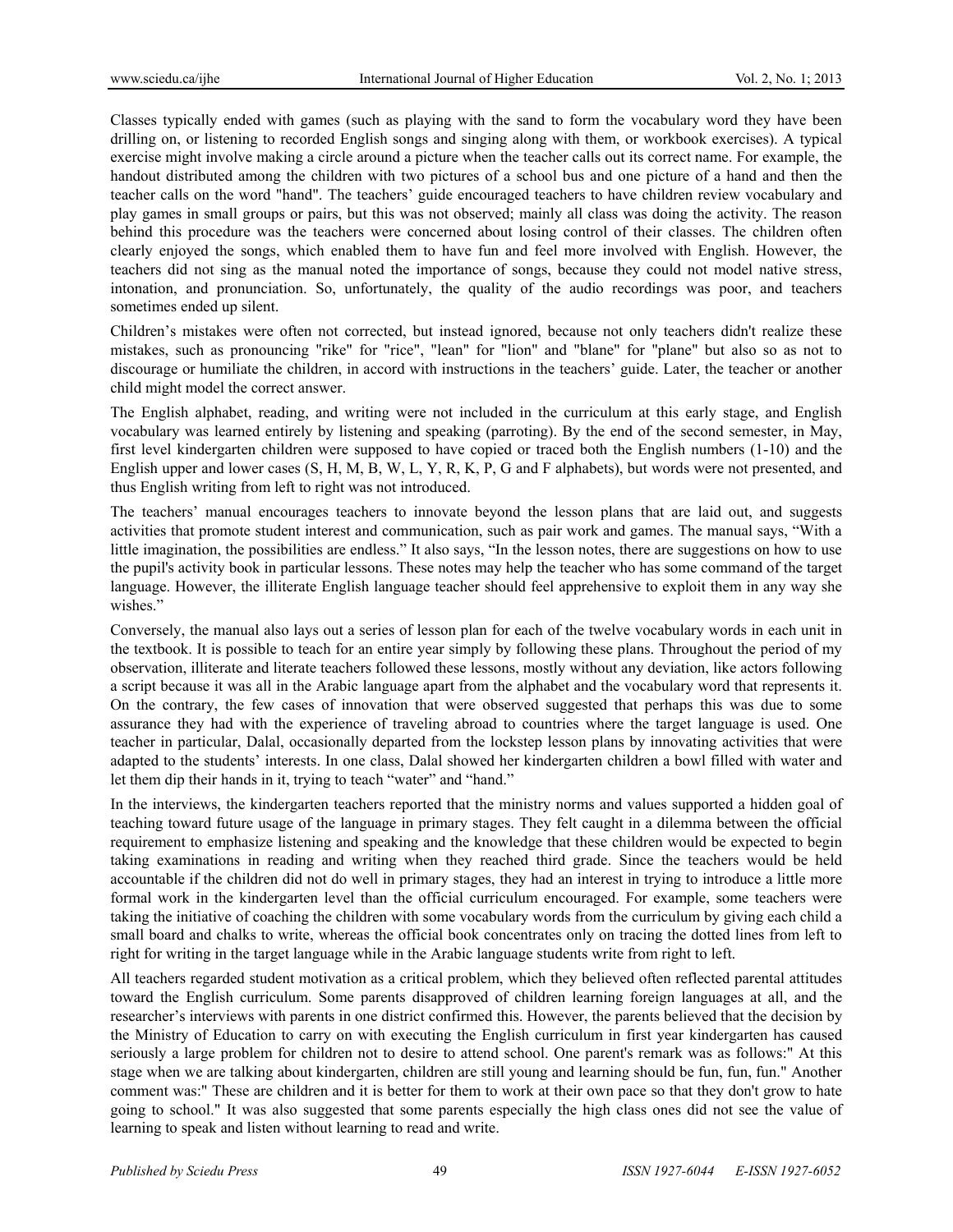## *11.2 The lack of real communication, spontaneity, and innovation in the classroom.*

It is naturally difficult to achieve genuine, active communication among children who do not yet know a language with their teacher. Using the small number of vocabulary items the children have learned through interactive games and exercises offers the most potential impact for language acquisition. But the exercises that were observed in these classrooms were almost never very communicative. There was little freedom or lack of predictability in what teachers and children did or said. The teachers were in control of the activities, and the children parroted the teachers' sentences. The teachers often turned to a new activity without making sure that the children understood what they had just been saying. The teachers' recitation and discussion questions were narrow, memorized and drill-oriented, and did not encourage anything other than passive repetition.

Not only the children, but the teachers were passive and limited in what they did. In these twelve classrooms in different cultural areas, under teachers with different personalities and ideas, the researcher observed identical classes, which might have been photocopies of each other. They were indeed photocopies - or at least represented the same pages of the teacher's manual. The overriding goal of these teachers seemed to complete the step-by-step, class-by-class plan supplied by the Ministry of Education, regardless of whether they thought the children understood or even themselves. Keeping pace with the other teachers seemed to be a major priority.

Classes were carried out largely in English. The teachers' guide warned against falling into the temptation of using Arabic in the classroom, even though the lesson plans in the guide were all in first language, in discrepancy with the communicative approach. However, the guide did advise teachers to translate the vocabulary being taught if children did not understand. One teacher in particular, Amena, usually used only her first language, Arabic, in class in order to bring all the children along, either in their understanding or in doing an exercise or game correctly except for the vocabulary item of the week which she uttered it in English. This had the effect of keeping up the momentum of the class.

The officials at the Ministry of Education thought teaching the English language to these children would help them later in their lives. One teacher stated: "Look at us. In the past, the English language was taught to us only at the intermediate and high school levels, but see how far we've come: some of us majored in Kindergarten just to get away from English and ended up teaching it."

## *11.3 Cultural awareness.*

An important element of a communicative curriculum that was conspicuously absent here was information about the cultures of the countries in which English is spoken. The English songs the children heard and at least partially learned concerned topics in Kuwaiti culture rather than English culture. Teachers might perhaps have supplied the deficit with pictures or other material from the internet, magazines, newspapers, children's books, or English nursery rhymes or stories. The absence of this material may be in deference to the hostility of some parents to teaching foreign culture in Kuwaiti schools. The researcher confirmed the presence of this attitude through an informal interview of parents in a district with a fairly high Bedouin population. The author's interviews with parents showed that they tended to have little interest in English language teaching at any level of education. Furthermore, most parents stated that they prefer their children to get degrees in majors that require little or no foreign language knowledge, such as Law, Religious Studies, or the Humanities.

## *11.4 Teachers' dissatisfaction with their educational training.*

All twelve kindergarten teachers conveyed insecurity about their level of English proficiency, especially in the realm of speaking and listening. They were dissatisfied with the only two English courses which didn't prepare them to teach the target language. One teacher claimed that " In the MOE everything gets messed up and we, the teachers, get blamed for it…. Do you think two general English courses during our bachelor's degree are enough and qualify us to teach these kids the language?" Another teacher reacted strongly: "The fun of kindergarten is gone. This is all due to implementing the English language in the kindergarten curriculum. It's all really very sad and depressing".

All twelve teachers occasionally made errors in English pronunciation, intonation, and grammar in the classroom, even though they were repeating very simple sentences from the official lesson plans. The researcher recorded remarks such as "This is a water" (for "this is water"), "What do you can say?" "How are today?" (for "How are you today," a ritual greeting at the beginning of each class) "let its trace the dots." "What is its number?" It is difficult to know to what extent these mistakes were due to nervousness at the presence of the observer. This is clearly problematic for a communicative curriculum.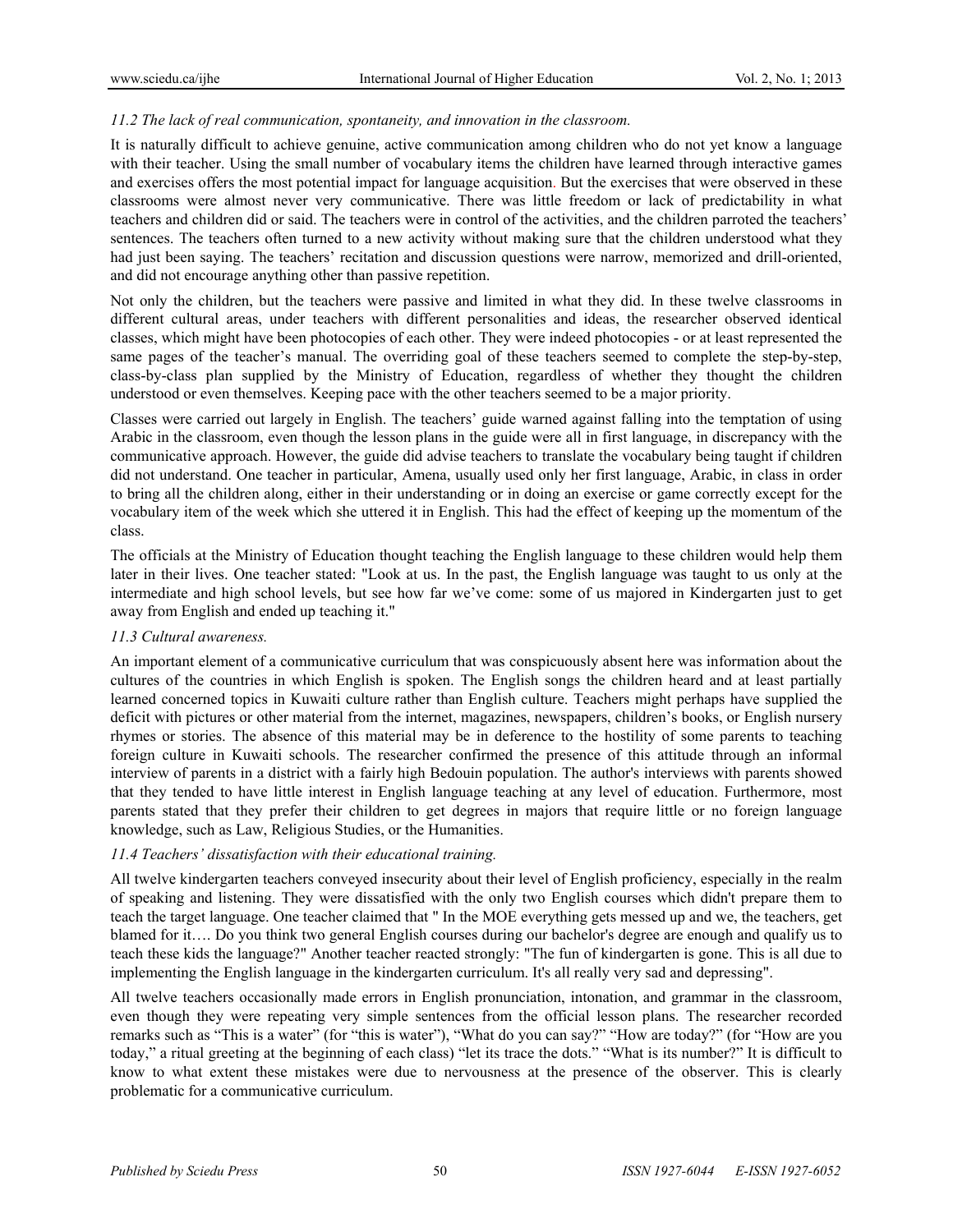#### **12. Conclusion**

Much has been done in the last decade and a half to meet the demand for English teaching in Kuwait, but more has to be done to ensure quality teaching and learning in the kindergarten classrooms. In observing these classrooms, the researcher constantly felt a sense of opportunities missed, which mirrored the teachers' conviction that they were not giving the children as much knowledge as they wanted to give. The kindergarten curriculum left out most of the elements of foreign language teaching that are found around the world, such as translation, grammar, reading, writing, spelling, and dictation (Richards, 2002). Teaching all four language skills together is widely regarded as preferable to other approaches, as the same material is reinforced when it is learned in different modes.

The Ministry of Education should relax its curriculum guidelines so that creative teachers can feel free to do their best teaching. The official curriculum has not served as a framework of goals, within which teachers may develop their own teaching styles, but instead has been functioning as a straitjacket, imposing unimaginative, curriculum-centered teaching. Instead of laying out lesson plans for the entire year, the teachers' manual might set learning goals, and then offer a rich array of teaching techniques and materials for teachers to choose in developing their own lesson plans.

Because of the emphasis in the curriculum on learning from context, the teachers were reluctant to translate, and, therefore, some children did not seem to be learning the meanings of the core vocabulary. Teaching meanings from context alone without translating tended to confuse children and seemed unnecessarily slow and artificial. The teachers were frustrated to conduct classes entirely in English and thought it was unrealistic with beginning students who did not hear English spoken outside their one English classroom. The classroom did not offer the variety of situations that a natural speech environment would offer, nor did children have the same intense motivation that first language learners would have to imitate the speech of their caregivers.

The kindergarten teachers did not have the fluency or the confidence of native speakers, and, in fact, they modeled grammatical errors, even in repeating the simple sentences in the official lesson plans. They also did not model native speaker pronunciation, and the audio cassettes of songs that accompanied the textbooks were poorly recorded and hard to understand. These deficiencies raise additional questions about the overwhelming emphasis on speaking and listening in this curriculum. As Li's (1998) rightly commented: "The deficiency in spoken English apparently prevented some teachers from applying CLT, but, for others, lack of confidence was more likely to have been the reason" (p. 686).

#### **References**

[Online] Available: www.edu.gov.on.ca/eng/curriculum/.../kindergarten.html.

- Adams, M., Foorman, B., Lundberg, I., and Beeler, T. (1999). *Phonemic awareness in young children: A classroom curriculum*. Baltimore: Paul H Brooks Publishing Co.
- Bartolome, L. (1998). *The misteaching of academic discourses: The politics of language in the classroom.* Boulder: Westview Press.
- Brown, B. & Bogard, K. (2007). *Pre-kindergarten to 3rd grade (PK-3) school-based resources and third grade outcomes*. Washington: Child Trends.
- Brown, H. Douglas. (2000). *Principles of language learning and teaching*. (4<sup>th</sup> ed.) New York: Addison Wesley Longman, Inc.
- Cameron, Lynne. (2008). *Teaching languages to young learners*. (10<sup>th</sup> ed). Cambridge: Cambridge University Press.
- Carter, Ronald, and Nunan, David. (2007). *The Cambridge guide to teaching English to speakers of other languages*. Cambridge: Cambridge University Press.
- College of Basic Education. (2000). *Course description catalogue.* Kuwait: Public Authority for Applied Education and Training.
- Curtain, H. & Pesola, C. (1994). *Languages and children: Making the match* (2<sup>nd</sup> ed.). New York: Longman.
- Echevarria, J., Vogt, M., & Short, D. (2004). *Making content comprehensible for English language learners: The STOP model* (2<sup>nd</sup> ed.) New York: Allyn & Bacon.
- Freeman Y.S., and Freeman, D.E. (1998). *ESL/EFL Teaching: Principles for Success*. Portsmouth: Heinemann.